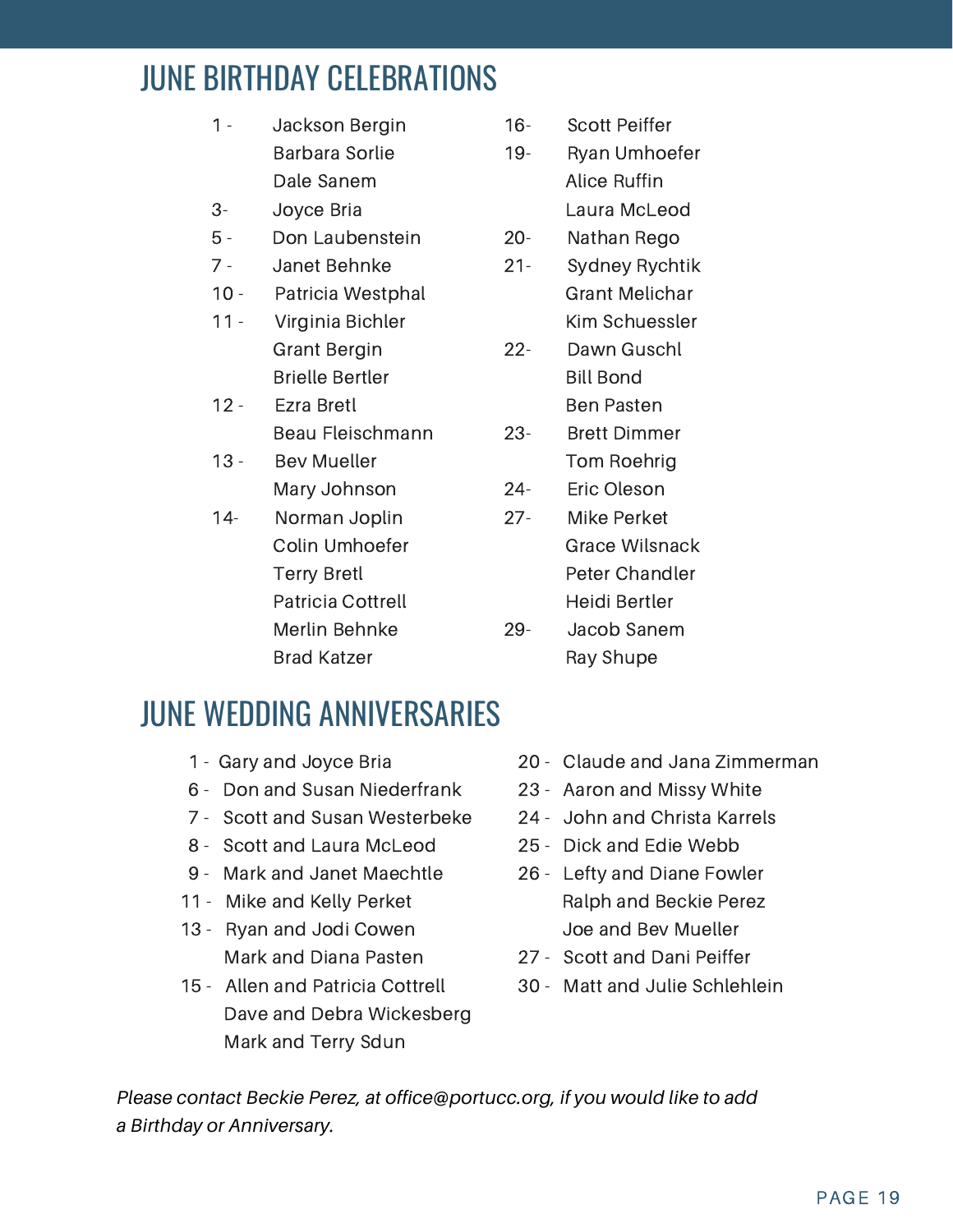# **JUNE 2022 CALENDAR**

| Sun.                                                                                                               | Mon.                             | Tue.           | Wed.        | Thu.                                                                                         | Fri.                        | Sat.                                     |
|--------------------------------------------------------------------------------------------------------------------|----------------------------------|----------------|-------------|----------------------------------------------------------------------------------------------|-----------------------------|------------------------------------------|
|                                                                                                                    |                                  |                | $\mathbf 1$ | $\overline{2}$<br>8 am<br>Men's Breakfast-<br>The Beacon<br>6:30 pm<br><b>Executive Team</b> | 3                           | $\sqrt{4}$                               |
| 5<br><b>Pentecost Sunday</b><br><b>Graduation Sunday</b><br>9 am Communion Service                                 | 6<br>4 pm<br>Friends for Justice | $\overline{7}$ | 8           | 9<br>8 am<br>Men's Breakfast-<br>The Beacon<br>6:30 pm<br>Church Council                     | 10                          | 11                                       |
| 12<br><b>Trinity Sunday</b><br>9 am Worship Service                                                                | 13                               | 14             | 15          | 16<br>8 am<br>Men's Breakfast-<br>The Beacon                                                 | 17                          | 18                                       |
| 19<br><b>Second Sunday after Pentecost</b><br><b>Father's Day</b><br>9 am Worship Service                          | 20                               | 21             | 22          | 23<br>8 am<br>Men's Breakfast-<br>The Beacon                                                 | 24<br>1 pm<br>Property Team | 25<br>1pm<br>Cohan<br>Hechtel<br>Baptism |
| 26<br><b>Third Sunday after Pentecost</b><br>9 am Worship Service<br>10 am<br><b>Spring Congregational Meeting</b> | 27                               | 28             | 29          | 30                                                                                           |                             |                                          |